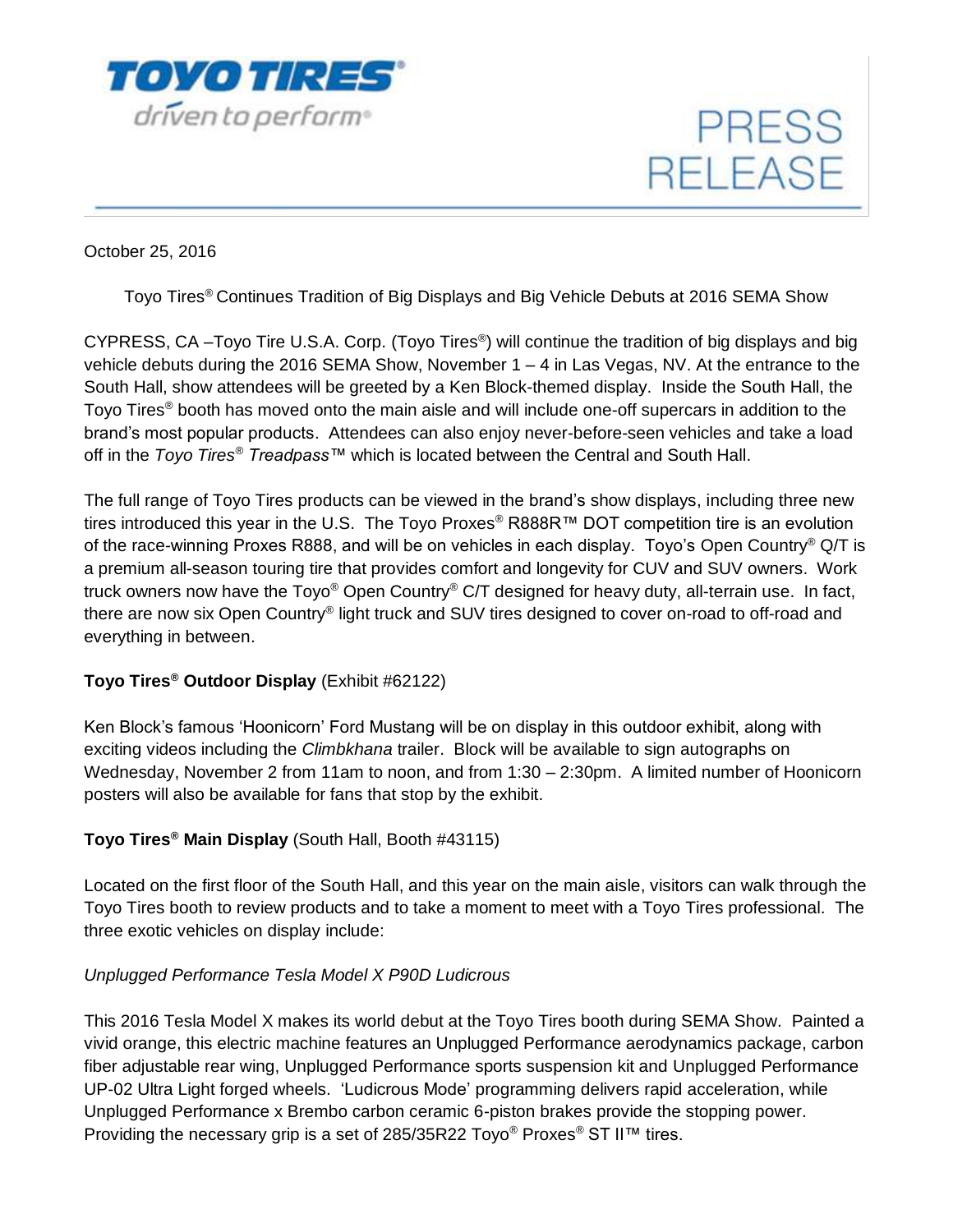### *Diety Motorsports X IDL Design Wide Body McLaren*

This stunning 2014 McLaren MP4-12C makes a bold statement thanks to its Liberty Walk wide body kit and a full wrap done in Seal Grey. Its custom interior includes Techno Craft carbon fiber bucket seats. For an even wilder sound, this McLaren is fitted with a GT Haus exhaust. An Air Lift Performance Suspension controls the ride height, while Rotiform QLB wheels are wrapped in 235/35ZR19 and 305/30ZR20 Toyo® Proxes® T1R™ tires.

## *IDL Design Porsche® 997 C2S*

"Old meets New" with this 2008 Porsche® 997 designed by Kei Miura which boasts a full repaint in Sea Blue. The car has Motorsport Cup mirrors and 'Cup' quarter glass, along with a carbon fiber roof. Its full custom interior includes an AIMSPORT GT350 steering wheel, a CAE shifter, Techno Craft carbon fiber bucket seats, and a full cage constructed by GMG. An Air Lift Performance Suspension provides the stance which complements the 19" Rotiform LSR wheels. For maximum grip, this car has 265/30ZR19 and 305/30ZR19 Toyo® Proxes® R888R™ tires.

## *Toyo Tires® Treadpass™*

Once again, the *Toyo Tires* Treadpass provides an immersive experience with nearly 30 specialty cars and trucks. And if you or your battery is running low, you can take a moment to relax in the 'Recharge Lounge' as well. Here is just a small sample of the vehicles that show attendees will be able to view up close.

### *RMD Garage 1962 Lincoln Continental Convertible*

Originally built during a time of opulence, the '62 Continental is iconic due to its seductive profile. RMD Garage has taken it to another level featuring custom forest green paint with a hint of black. Its interior consists of hand-crafted Italian leather, stitched in-house at RMD. Stance makes a statement, the American classic having an Air Ride suspension along with one-off 22" Raceline Lincoln-style billet machined wheels. To ensure a great ride, the big Lincoln rolls on 255/30ZR22 Toyo<sup>®</sup> Proxes<sup>®</sup> 4 tires.

### *Muzilla*

Like a mythical monster which has come to life, Muzilla is a wild creation mating a 1970 Ford Mustang Widebody to a 2010 Nissan R35 GT-R chassis, all-wheel-drive running gear and GT-R engine. Bilstein shocks with KW coilovers are matched with forged DPE RS-L25 18x9.5 custom finish wheels shod with 275/40R18 Toyo<sup>®</sup> Proxes<sup>®</sup> R888™ r-compound tires in order to help tame the beast.

# *Turbo Toyota Supra-Powered Datsun 260Z*

Another monster lurks within Treadpass, and it is the 1974 Datsun 260Z constructed by Dominic Le and John Esteban of Chasing JS Vintage Motorsports. Underneath its hood lies a 2JZGTE Toyota Supra engine, Apex Performance turbos, and enough attitude to require axles rated for 1,000-horsepower. Thirty-six way custom adjustable coilovers hide under the wide JDM Marugen Shoukai Works Over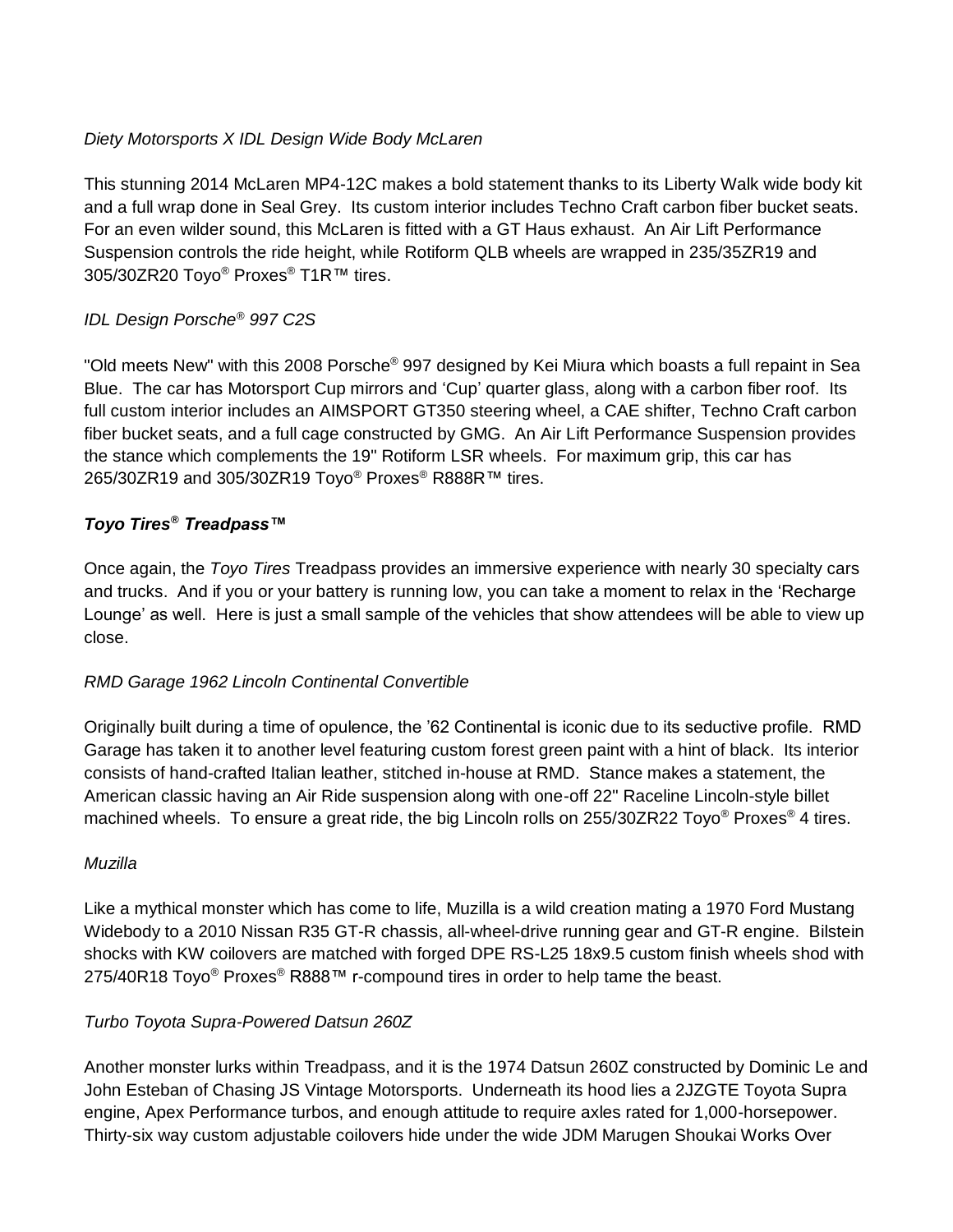Fenders, along with a Wilwood Engineering big brake kit. Work Meister M1 3-piece 18X11 and 18X12.5 wheels are shod with Toyo® Proxes® T1 Sport tires in a 255/35ZR18 front and 285/35ZR18 rear size.

### *Full Tube Chassis 1970 Dodge Charger*

One of the wildest American muscle cars you will see during this year's SEMA Show is this 1970 Dodge Charger with details engineered more like a NASCAR<sup>®</sup> style racing machine. Three inches of metal have been removed to lower the roofline, while the body was sectioned three inches. The front wheel wells of this vintage Charger have been moved forward by two inches, while its bumpers have been both shaved and tucked – and custom door scoops have been painstakingly fabricated. Underneath its hood lies a 730-horsepower R5 NASCAR engine with custom intake manifold and a Borla® individual throttle body system controlled by a Holley® EFI. We also can't forget that the Charger's LITESPEED Racing 18X9 front and 19X12 rear wheels are wrapped with 245/40ZR18 front and 345/30ZR19 rear Toyo® Proxes® R888™ tires.

## *Bulletproof Automotive X Fury Automotive / Varis Kamikaze-R Super Sonic R35 GT-R*

Bulletproof's GT-R is the aftermarket benchmark for this iconic sports car. Underneath the hood, a JCR carbon fiber intake manifold and Gruppe-M carbon fiber intake system, link to a series of exotic components including an AT POWER x Bulletproof Gold throttle body set which all contribute to its staggering power. On its exterior, the GT-R has a complete Varis Kamikaze-R Super Sonic aero kit, Varis VSDC Version 2 cooling bonnet, VARIS lightweight carbon fiber trunk and a Varis Kamikaze-R Race GT wing. An Aragosta Type-SA PnP adjustable coilover system with front lifter helps control the vehicle height. Volk Racing R35 GT-R TE37 Ultra, special edition NISMO Red wheels in a 20x11 and 20x12 size, are wrapped with Toyo® Proxes® R888R™ 285/35ZR20 front and 315/30ZR20 rear tires in order to control this high-tech machine.

### *E30 BMW*

This 1990 BMW 325i is a great example of the competition style updates that can be done to the venerable E30 BMW chassis. Under the hood, a more powerful S54 engine is fed by individual throttle bodies, while a full 3" exhaust system uses all Chase Bays components. The interior is fully caged with carbon fiber panels and a custom wrapped dash and center console. A CAE sport shifter is centered between Recaro seats. The exterior of the car features a Mint Green paint color with a carbon fiber M-Tech2 kit, custom widened fenders and quarter panels. Underneath the car, there are custom front and rear swaybars, and custom fully adjustable front A-arms which are linked to the chassis with CA Tuned race coils. To finish off its competition appearance, Rotiform 3-piece LSR 17X8.5 and 17X9.5 wheels have 215/45ZR17 and 225/45ZR17 Toyo® Proxes<sup>®</sup> R888R™ tires mounted for track-ready performance.

Those are just a small sample of the sensational cars and trucks that will be displayed by Toyo Tires at the 2016 SEMA Show. Toyo Tires is also known for having a significant presence in other manufacturer's booths and among the feature vehicles. To learn more about the tires which help make these machines, go to [toyotires.com.](http://toyotires.com/)

### **About Toyo Tires®**